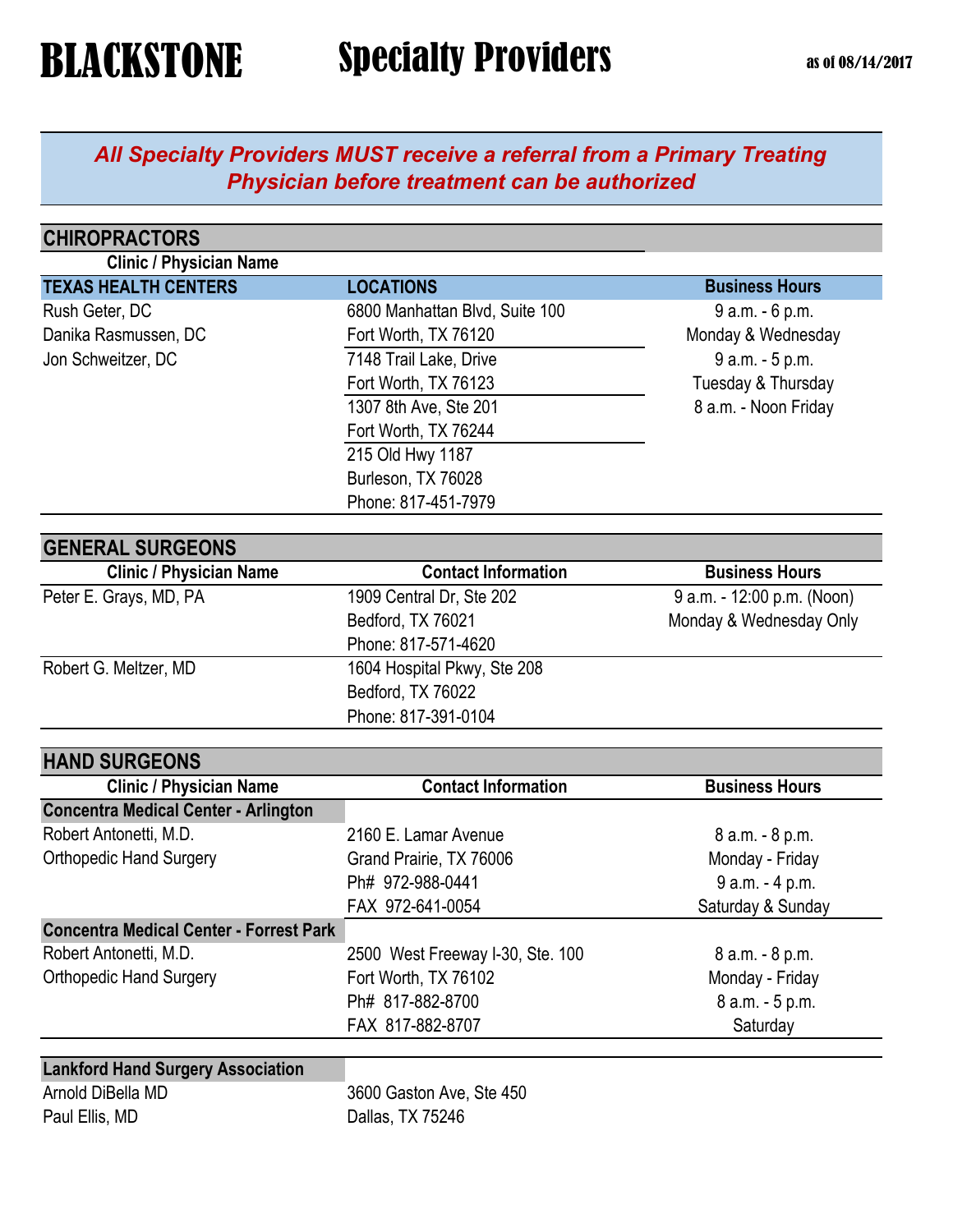| David Zehr, MD                                                                                         | Phone: (214) 823-5351                                                                                                                                 |                                    |
|--------------------------------------------------------------------------------------------------------|-------------------------------------------------------------------------------------------------------------------------------------------------------|------------------------------------|
| <b>Texas Hand Center</b><br>Diliberti MD, Thomas<br>Specialties: Hand, Wrist, Elbow                    | http://www.texashandcenter.com/<br>9301 N Central Expressway, Ste 340<br>Dallas, TX 75231<br>Phone: 214-528-6210                                      |                                    |
| <b>Texas Orthopedic Consultants, P.A.</b><br>Haenke DO, Richard F<br>Specialties: Hand, Knee, Shoulder | 2008 L. Don Dodson Dr., Suite 100<br>Bedford, TX 76021<br>Phone: 817-571-9099<br>Fax: 817-571-5282                                                    | 8 a.m. - 5 p.m.<br>Monday - Friday |
| <b>IMAGING CENTERS</b><br><b>Facility Name</b>                                                         | <b>Contact Information</b>                                                                                                                            | <b>Business Hours</b>              |
| <b>Midtown Medical Imaging</b><br>Preferred Imaging of Grapevine/Colleyville, LP                       | 900 Jerome St Ste 104<br>Fort Worth, TX 76104<br>Phone: 817-768-5317<br>1600 W. Northwest Hwy, Ste 1000<br>Grapevine, TX 76051<br>Phone: 817-416-7545 |                                    |
| <b>NEUROLOGISTS; NEUROSURGEONS</b>                                                                     |                                                                                                                                                       |                                    |
| <b>Clinic / Physician Name</b>                                                                         | <b>Contact Information</b>                                                                                                                            | <b>Business Hours</b>              |
| <b>Arlington Neurosurgical &amp; Spine Associates</b><br>Frederick Todd II, MD                         | 800 W Arbrook, Ste 250<br>Arlington, TX 76015<br>Phone: 817-465-7764                                                                                  |                                    |
| <b>OPTHALMOLOGISTS</b>                                                                                 |                                                                                                                                                       |                                    |
| <b>Clinic / Physician Name</b>                                                                         | <b>Contact Information</b>                                                                                                                            | <b>Business Hours</b>              |
| <b>Eye and Laser Specialist of Texas</b><br>Subir S. Bhatia, MD                                        | Fort Worth, TX 76104<br>Phone: 817-336-4401                                                                                                           |                                    |
| <b>ORTHOPEDISTS; SURGEONS</b>                                                                          |                                                                                                                                                       |                                    |
| <b>Clinic / Physician Name</b>                                                                         | <b>Contact Information</b>                                                                                                                            | <b>Business Hours</b>              |
| <b>Concentra Medical Center - Arlington</b><br>Kevin Honig, MD<br>Orthopedic Surgeon                   | 511 E. I-20<br>Arlington, TX 76018<br>Ph# 817-261-5166<br>FAX 817-275-5432                                                                            | 8 a.m. - 6 p.m.<br>Monday - Friday |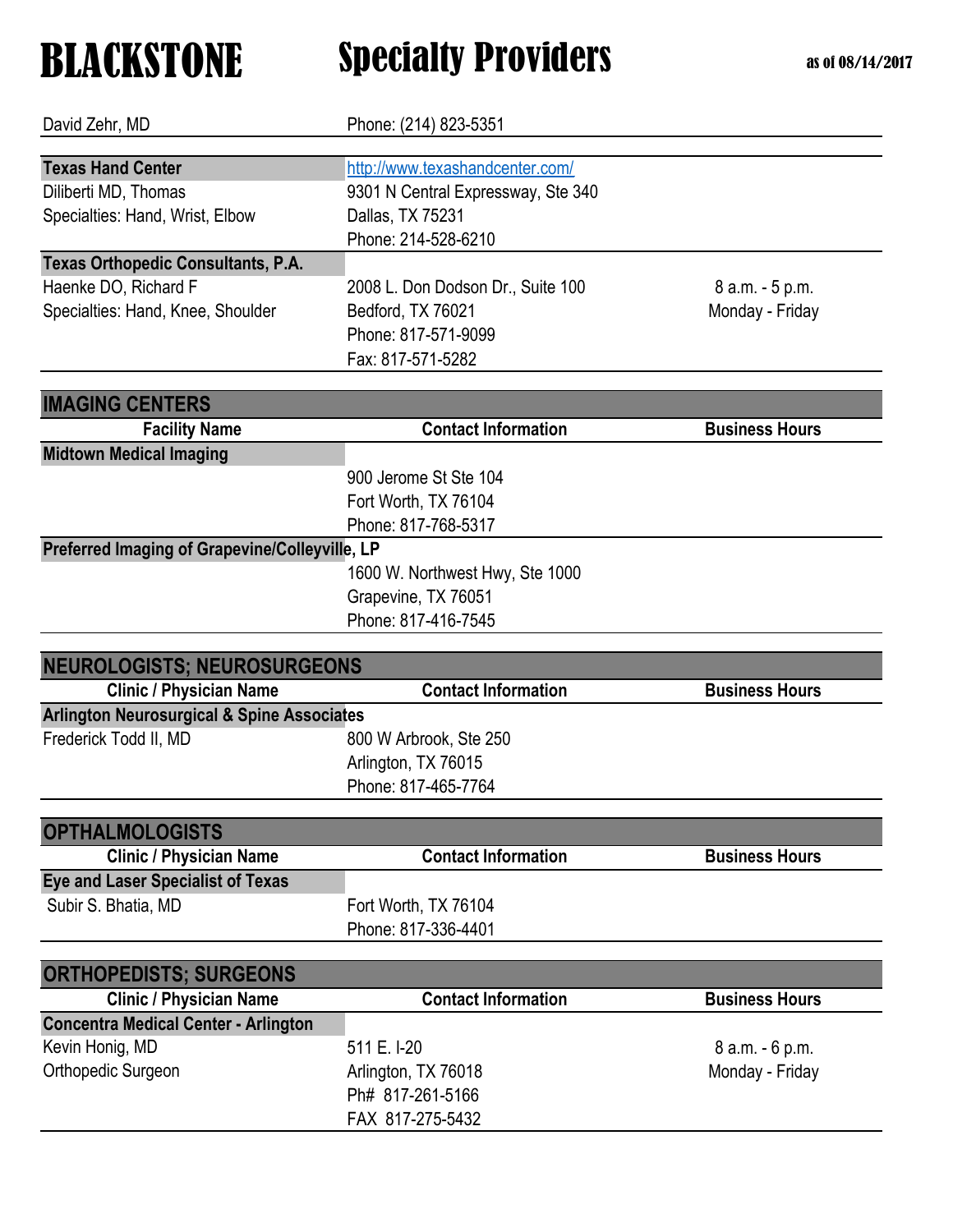| <b>Concentra Medical Center - Dallas</b>          |                                  |                          |
|---------------------------------------------------|----------------------------------|--------------------------|
| Larry Johnson                                     | 5520 Westmoreland, Ste 200       | 8 a.m. - 8 p.m.          |
| Orthopedic Surgeon                                | Dallas, TX 75237                 | Monday - Friday          |
|                                                   | Phone: (214) 630-2331            | Saturday 9 a.m. - 3 p.m. |
|                                                   |                                  |                          |
| <b>Concentra Medical Center - Dallas</b>          |                                  |                          |
| Steven Thornton, MD                               | 5601 Greenville Ave              | 8 a.m. - 8 p.m.          |
| Orthopedic Surgeon                                | Dallas, TX 75256                 | Monday - Friday          |
|                                                   | Phone 214-821-6007               | Saturday 9 a.m. - 3 p.m. |
| <b>Concentra Medical Center - Forrest Park</b>    |                                  |                          |
| Daniel Foster, DO                                 | 2500 West Freeway I-30, Ste. 100 | 8 a.m. - 8 p.m.          |
| Orthopedic Surgeon & Sports Medicine              | Fort Worth, TX 76102             | Monday - Friday          |
| Frank Swords, DO                                  | Ph# 817-882-8700                 | 8 a.m. - 5 p.m.          |
| Orthopedic Surgeon                                | FAX 817-882-8707                 | Saturday                 |
| <b>Concentra Medical Center - Fossil Creek</b>    |                                  |                          |
| Frank Swords, DO                                  | 4060 Sandshell                   | 8 a.m. - 5 p.m.          |
|                                                   | Fort Worth, TX 76137             | Monday - Friday          |
|                                                   | Ph# 817-306-9777                 |                          |
|                                                   | FAX 817-306-9780                 |                          |
| <b>Concentra Medical Center - Garland</b>         |                                  |                          |
| Jeffrey Lue, MD                                   | 1621 S. Jupiter, #101            | 8 a.m. - 5 p.m.          |
| Orthopedic Surgeon                                | Garland, TX 75042                | Monday - Friday          |
|                                                   | Ph# 214-340-7555                 |                          |
|                                                   | FAX 214-340-3980                 |                          |
| <b>Concentra Medical Center - Las Colinas</b>     |                                  |                          |
| Grear Hurt, MD                                    | 5910 N MacArthur Blvd #133       | 8 a.m. - 8 p.m.          |
| Orthopedic Surgeon                                | Irving, TX 75039                 | Monday - Friday          |
|                                                   | Ph# 972-554-8492 / 8494          | 8 a.m. - 5 p.m.          |
|                                                   | FAX 972-438-4647                 | Saturday                 |
| <b>Concentra Medical Center - Lewisville</b>      |                                  |                          |
| Michael Taba, MD                                  | 2403 S. Stemmons Fwy., Suite 103 | 8 a.m. - 7 p.m.          |
| Orthopedic Surgeon                                | Lewisville, TX 75067             | Monday - Friday          |
|                                                   | Ph# 972-829-2999                 | 9 a.m. - 4 p.m.          |
|                                                   | FAX 972-459-7929                 | Saturday                 |
| <b>Concentra Medical Center - Plano</b>           |                                  |                          |
| John McGarry, MD                                  | 1300 N. Central Expy.            | 8 a.m. - 5 p.m.          |
| Orthopedic Surgeon                                | Plano, TX 75074                  | Monday - Friday          |
|                                                   | Ph# 972-578-2212                 | 9 a.m. - 4 p.m.          |
|                                                   | FAX 972-881-7666                 | Saturday                 |
|                                                   |                                  |                          |
| Lone Star Orthopaedic and Spine Specialists, PLLC |                                  |                          |

Gurpreet Bajaj, MD Phone: (817) 926-BONE (2663) 8:00 a.m. - 4:30 p.m.

 *General Orthopaedics; Minimally Invasive surgery, Joint Replacement*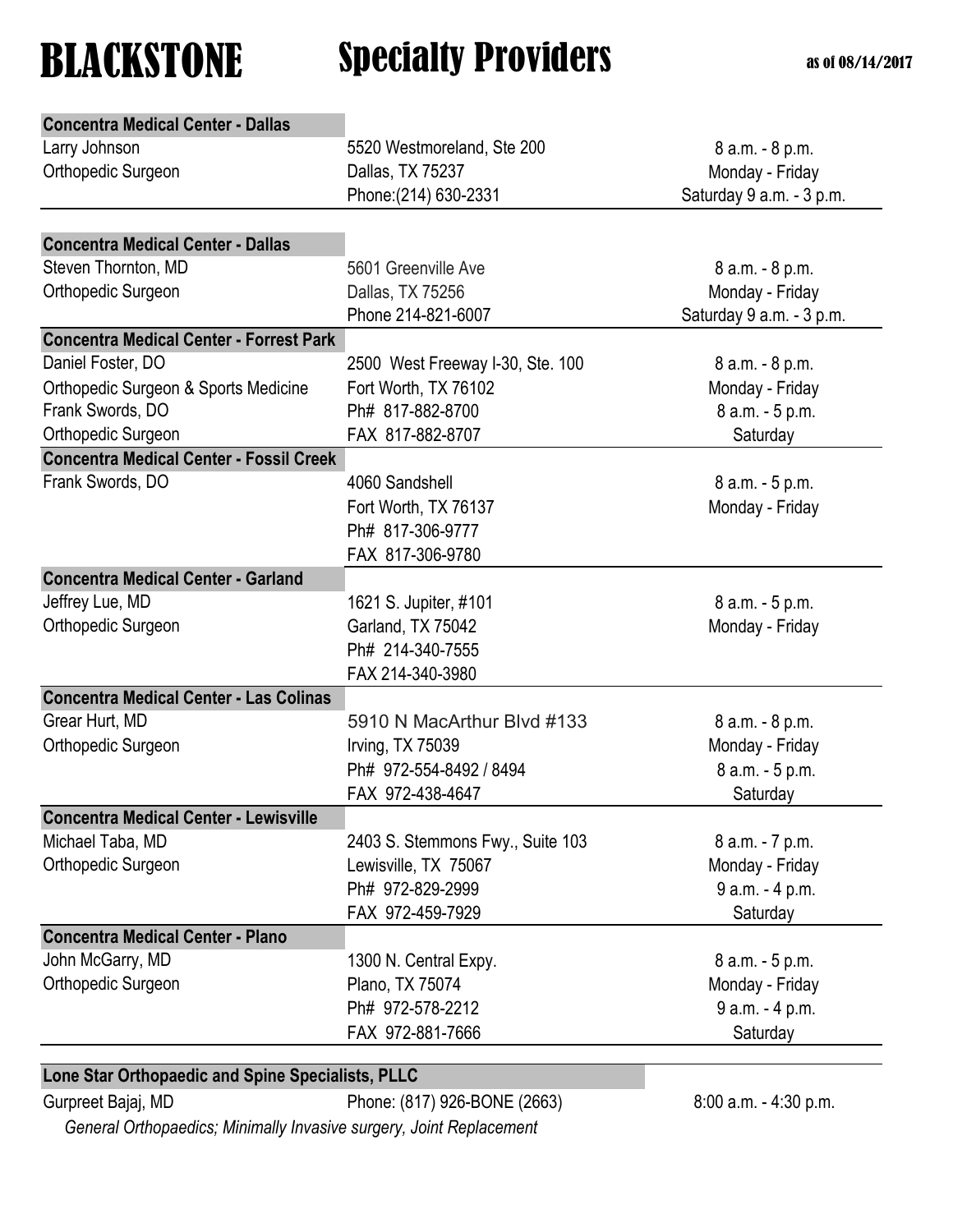| John Thomas, MD                                 | Fax: (817) 293-8860                                              | Monday - Friday       |
|-------------------------------------------------|------------------------------------------------------------------|-----------------------|
| General Orthopaedics; Joint Replacement, Trauma |                                                                  |                       |
| Adam J. Bruntz, PA-C                            |                                                                  |                       |
| Kristine L. Pruitt, PA-C                        |                                                                  |                       |
| Physician Assistants for Dr. Bajaj              |                                                                  |                       |
| <b>Burleson Location</b>                        | http://www.lonestar-ortho.net/Locations/Burleson                 |                       |
|                                                 | 215 Old Highway 1187                                             |                       |
|                                                 | Burleson, TX 76028                                               |                       |
| <b>Fort Worth Location</b>                      | http://www.lonestar-ortho.net/Locations/FortWorth                |                       |
|                                                 | 929 Lipscomb Street                                              |                       |
|                                                 | Fort Worth, TX 76104                                             |                       |
| <b>Texas Hand Center</b>                        | http://www.texashandcenter.com/                                  |                       |
| Diliberti MD, Thomas                            | 9301 N Central Expressway, Ste 340                               |                       |
| Specialties: Hand, Wrist, Elbow                 | Dallas, TX 75231                                                 |                       |
|                                                 | Phone: 214-528-6210                                              |                       |
|                                                 |                                                                  |                       |
| <b>Texas Orthopedic Consultants, P.A.</b>       |                                                                  |                       |
| Haenke DO, Richard F                            | 2008 L Don Dodson Dr ste 100                                     | 8 a.m. - 5 p.m.       |
| Specialties: Hand, Knee, Shoulder               | Bedford, TX 76021                                                | Monday - Friday       |
|                                                 | Phone: 817-571-9099                                              |                       |
|                                                 | Fax: 817-571-5282                                                |                       |
| <b>Neil Shah, MD</b>                            | 4441 Bryant Irvin Rd North                                       |                       |
| <b>Specialties: Spinal Surgery</b>              | Fort Worth, TX 76107                                             |                       |
|                                                 | Phone: 817-916-4685                                              |                       |
| Jason Tinley, MD, PA                            | 4441 Bryant Irvin Rd North                                       |                       |
| <b>Specialties: Spinal Surgery</b>              | Fort Worth, TX 76107                                             |                       |
|                                                 | Phone: 817-916-4685                                              |                       |
|                                                 |                                                                  |                       |
|                                                 | PHYSICAL MEDICINE & REHABILITATION SPECIALISTS - PAIN MANAGEMENT |                       |
| <b>Clinic / Physician Name</b>                  | <b>Contact Information</b>                                       | <b>Business Hours</b> |
| <b>Concentra Medical Center - Addison</b>       |                                                                  |                       |
| Ranil Ninala, MD                                | 15810 Midway Road                                                | 8 a.m. - 5 p.m.       |
| Occupationa Medicine Specialist                 | Addison, TX 75001                                                | Monday - Friday       |
| Physical Medicine & Rehabilitation              | Ph# 972-458-8111                                                 |                       |
|                                                 | FAX 972-458-7776                                                 |                       |
| <b>Concentra Medical Center - Forrest Park</b>  |                                                                  |                       |
| Ranil Ninala, MD                                | 2500 West Freeway I-30, Ste. 100                                 | 8 a.m. - 8 p.m.       |
| Occupationa Medicine Specialist                 | Fort Worth, TX 76102                                             | Monday - Friday       |
| Physical Medicine & Rehabilitation              | Ph# 817-882-8700                                                 | 8 a.m. - 5 p.m.       |

FAX 817-882-8707 Saturday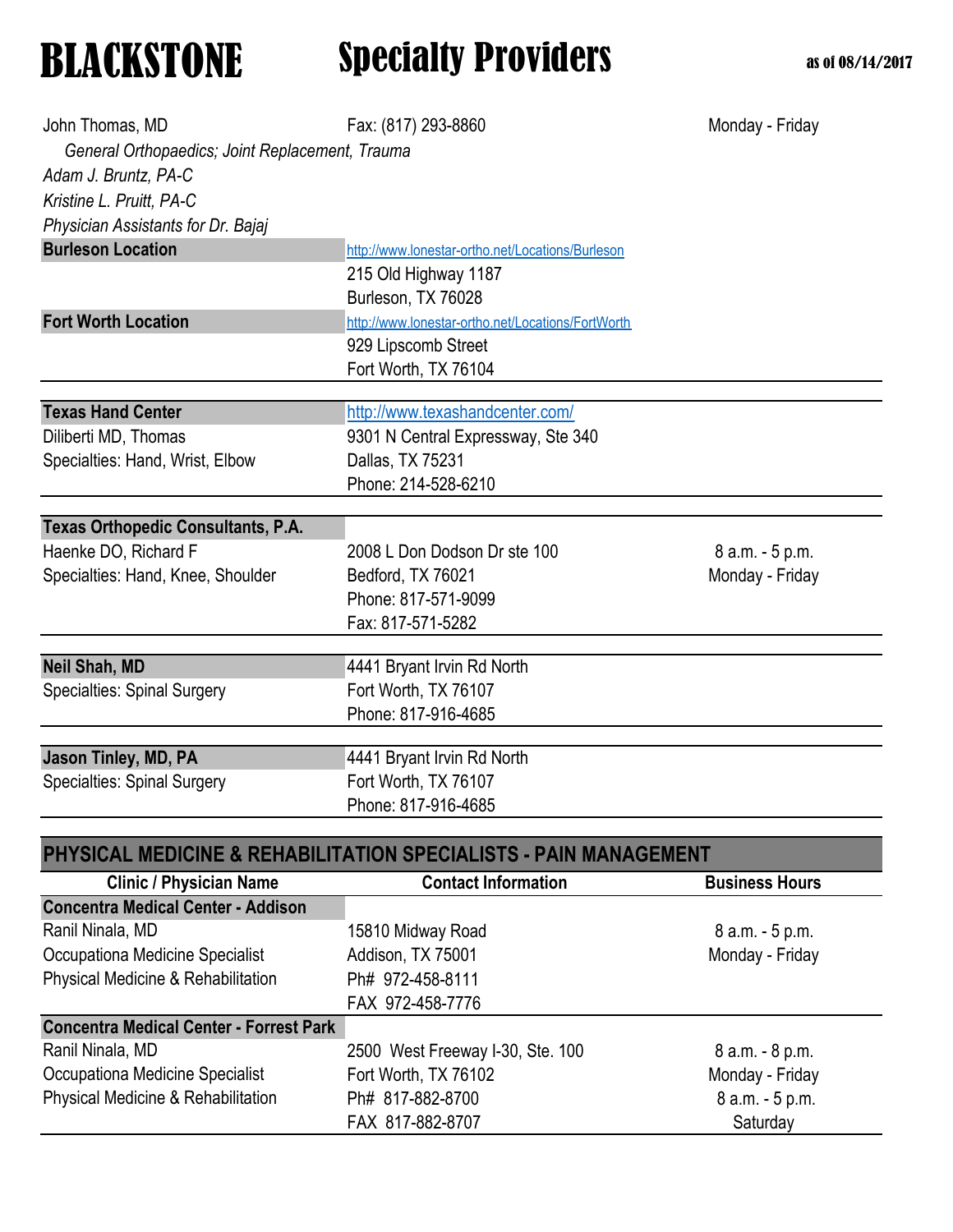| <b>Concentra Medical Center - Lewisville</b>                   |                                  |                       |
|----------------------------------------------------------------|----------------------------------|-----------------------|
| Robert Spicer, MD                                              | 2403 S. Stemmons Fwy., Suite 103 | 8 a.m. - 7 p.m.       |
| Physiatrist                                                    | Lewisville, TX 75067             | Monday - Friday       |
| Physical Medicine & Rehabilitation                             | Ph# 972-829-2999                 | 9 a.m. - 4 p.m.       |
|                                                                | FAX 972-459-7929                 | Saturday              |
|                                                                |                                  |                       |
| <b>Physical Medicine Associates</b><br>Sherry Kondziela MD     | 1307 8th Ave, Suite 100          |                       |
| Physiatrist                                                    | Fort Worth TX 76104              |                       |
| Practice is limited to providing:                              | Phone: 817-336-7422              |                       |
| <b>EMG/NCV</b> tests                                           |                                  |                       |
| <b>MMI &amp; Impairment Ratings</b>                            |                                  |                       |
|                                                                |                                  |                       |
|                                                                |                                  |                       |
| Robert J Balch III, DO                                         |                                  |                       |
| Physiatist                                                     | 6116 Oakbend Trail, Ste 112      |                       |
| Physical Medicine & Rehabilitation                             | Fort Worth, TX 76132             |                       |
|                                                                |                                  |                       |
| Pain Management                                                | 4319 Camp Bowie Blvd.            |                       |
|                                                                | Fort Worth, TX 76107             |                       |
|                                                                | Phone: 817-984-6210              |                       |
| <b>Texas Nonsurgical Orthopedic &amp; Spine</b>                |                                  |                       |
| Center, PA                                                     | http://www.texasnonsurgical.com/ |                       |
| Karen M Perl DO                                                | 5601 Bridge St, Ste 510          | 8:30 a.m. - 5 p.m.    |
| Physiatrist                                                    | Phone: 817-446-8778              | Monday - Friday       |
|                                                                |                                  |                       |
| <b>PLASTIC SURGEONS</b>                                        |                                  |                       |
| <b>Clinic / Physician Name</b>                                 | <b>Contact Information</b>       | <b>Business Hours</b> |
| <b>Concentra Medical Center - Plano</b><br>Denton Watumull, MD | 1300 N. Central Expressway       | 8 a.m. - 5 p.m.       |
| <b>Plastic Surgery</b>                                         | Plano, TX 75074                  | Monday - Friday       |
|                                                                | Ph# 972-578-2212                 | $9 a.m. - 4 p.m.$     |
|                                                                | FAX 972-881-7666                 | Saturday              |
|                                                                |                                  |                       |
| <b>PODIATRISTS</b><br><b>Clinic / Physician Name</b>           | <b>Contact Information</b>       | <b>Business Hours</b> |
| <b>Concentra Medical Center - Plano</b>                        |                                  |                       |
| Timothy Abigail, DPM                                           | 1300 N. Central Expressway       | 8 a.m. - 5 p.m.       |
| Podiatry                                                       | Plano, TX 75074                  | Monday - Friday       |
|                                                                | Ph# 972-578-2212                 | 9 a.m. - 4 p.m.       |
|                                                                | FAX 972-881-7666                 | Saturday              |
|                                                                |                                  |                       |
| <b>PSYCHOLOGISTS</b><br><b>Clinic / Physician Name</b>         | <b>Contact Information</b>       | <b>Business Hours</b> |
|                                                                |                                  |                       |
| Kyle Babick, PhD & Associates                                  |                                  |                       |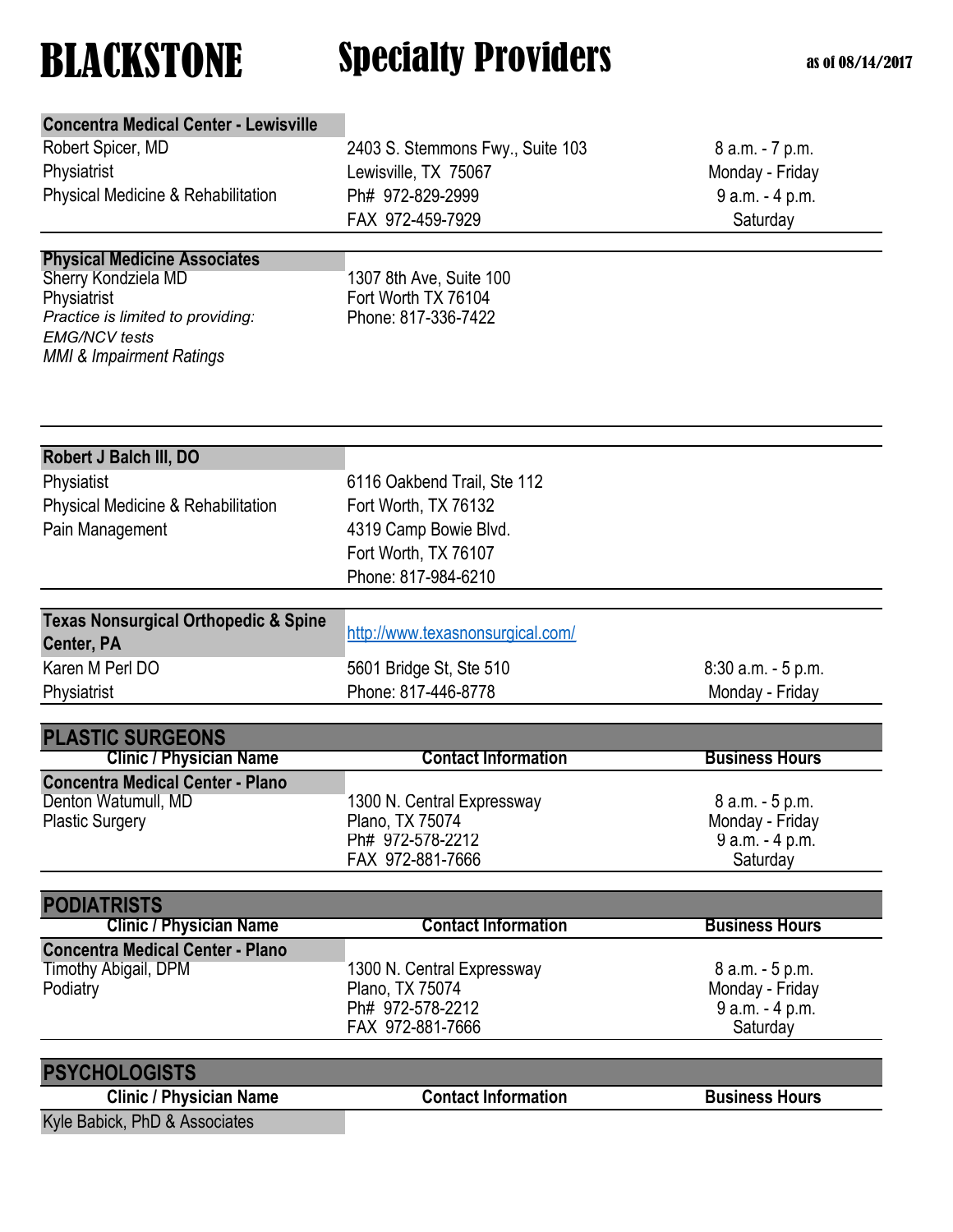Kyle Babick, PHD 6100 Western PI Ste 540 Fort Worth, TX 76107 Phone: 214-559-5757

Cynthia Kidd, RN, PMHNP [www.firstresponsepsychiatry.com](http://www.firstresponsepsychiatry.com) Appointment Scheduling

Arlington, TX 76013 Phone: 817-513-1415

Psychiatric Nurse Examiner 900 W. Mitchell St Flexible Scheduling, Call Office

### **PHYSICAL & OCCUPATIONAL THERAPISTS**

**Facility Name Contact Information Business Hours** 

Urgent Care

**Concentra** 

**Dallas Fort Worth** 

North Texas Centers

**Refer to Primary Treating Physicians List for Concentra Clinic Locations**

**Refer to Primary Treating Physicians List for CareNow** 

**Clinic Locations**

# \*BaylorScott&White HEALTH

| Carrollton - Frankford           | Carrollton - N. Josey                                                                              | <b>The Colony</b>               |
|----------------------------------|----------------------------------------------------------------------------------------------------|---------------------------------|
| Fax: 817.283.3126                | Fax: 817.467.9021                                                                                  | Fax: 817.447.3311               |
| Phone: 817.283.3049              | Phone: 817.472.2200                                                                                | Phone: 817.447.2323             |
| Fort Worth, TX 76155             | Arlington, TX 76015                                                                                | Burleson, TX 76028              |
| Suite 105                        | Suite 200                                                                                          | Suite 201                       |
| 4120 SH 360                      | 800 West Arbrook Blvd.,                                                                            | 12500 South Freeway,            |
| <b>Arlington - North</b>         | Arlington - The Parks                                                                              | Burleson                        |
| Fax:                             | Fax: 972.727.0065                                                                                  | Fax: 817.419.6043               |
| Phone: 972.789.9527              | Phone: 972.727.1931                                                                                | Phone: 817.419.6044             |
| Dallas, TX 75001                 | Allen, TX 75013                                                                                    | Arlington, TX 76017             |
| Suite 122                        | Suite 104                                                                                          | Suite 103                       |
| 4135 Belt Line Road              | 400 N. Allen Drive                                                                                 | 5201 S. Cooper St.              |
| <b>Addison</b>                   | <b>Allen</b>                                                                                       | <b>Arlington - South Cooper</b> |
|                                  | http://www.baylorhealth.com/PHYSICIANSLOCATIONS/BIR/OUTPATIENTLOCATIONSPROGRAMS/Pages/Default.aspx |                                 |
| <b>DFW Clinic Locations URL:</b> |                                                                                                    |                                 |
| <b>Centralized Scheduling:</b>   | 888.722.9567                                                                                       | Fax: 888.593.8494               |
| <b>NORTH TEXAS</b>               |                                                                                                    |                                 |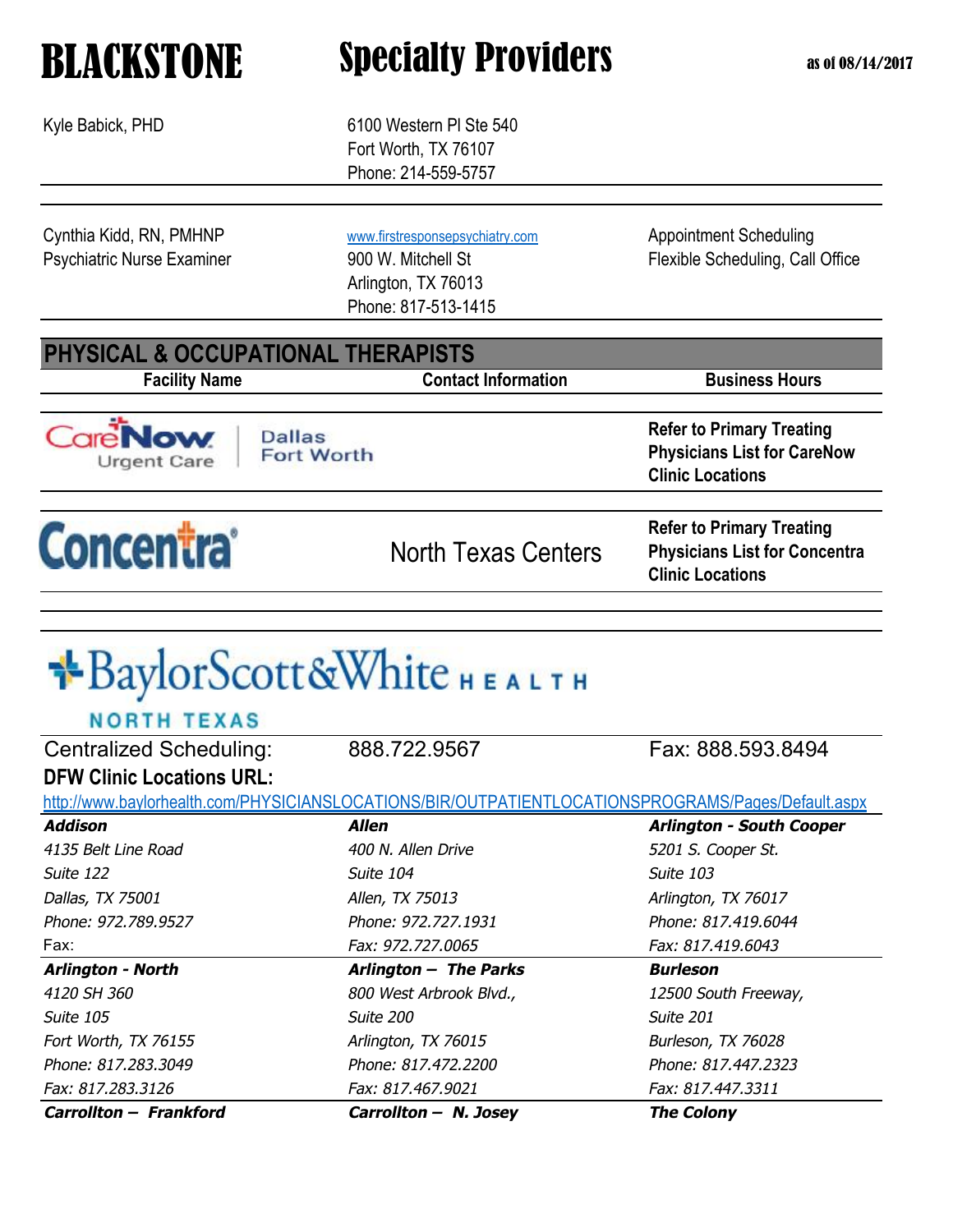*1933 East Frankford Rd., 4343 N. Josey Lane 4897 Hwy. 121 Suite 110 Carrollton, TX 75010 Suite 140 Carrollton, TX 75007 Phone: 972.394.2232 The Colony, TX 75056 Phone: 972.394.7170 Fax: 972.512.1570 Phone: 469.362.3714 Fax: 972.492.8065 Fax: 469.362.3942 Coppell Dallas - Camp Wisdom Dallas - Carroll Ave.*

*Dallas - Central Dallas - Coit Road Dallas - Day Neuro 11617 N. Central Expressway 510 N. Coit Road 411 N. Washington Ave. Suite 140 Suite 2035 Suite 5000 Dallas, TX 75243 Richardson, TX 75080 Dallas, TX 75246 Phone: 214.369.4123 Phone: 972.437.2048 Phone: 214.820.9225* Fax: 214.369.2791 *Fax: 972.480.8514* Fax: 214.820.9560

*Dallas - Kessler Park Dallas - Lake Highlands Dallas - Landry Fax: 214.946.3094 Phone: 214.890.9853 Phone: 214.820.7457*

### *Dallas - Preston Hollow Dallas - Specialty Programs Flower Mound*

*4347 W. Northwest Highway 411 N. Washington Ave. 1901 Long Prairie Road Suite 180 Suite 5000 Suite 130 Dallas, TX 75220 Dallas, TX 75246 Flower Mound, TX 75022 Phone: 214.654.0947 Phone: 214.820.8557 Phone: 972.539.1241 Fax: 214.654.0956* Fax: 214.818.7070 *Fax: 972.539.2853* 

### *Fort Worth - Bryant Irvin Day Neuro Program*

*Fort Worth, TX 76107 Fort Worth, TX 76107 Fort Worth, TX 76104 Phone: 817.738.9866 Phone: 817.570.7073 Phone: 817.922.7105 Fax: 817.738.3157 Fax: 817.570.7082 Fax: 817.922.1728*

*Fax: 817.542.0734*

*929 Lipscomb St., Suite 101 1 Lockheed Blvd. 1400 Eighth Ave.*

# **BLACKSTONE** Specialty Providers as of 08/14/2017

*651 N. Denton Tap Road 3107 W. Camp Wisdom Road 1015 N. Carroll Ave. Suite 120 Suite 131 Suite 100 Coppell, TX 75019 Dallas, TX 75237 Dallas, TX 75204 Phone: 972.899.5180 Phone: 214.339.4533 Phone: 214.887.6580 Fax: 972.899.5182 Fax: 214.339.4738 Fax: 214.887.6252*

### *222 E. Colorado Blvd. 6243 Retail Road 411 N. Washington Ave. Dallas, TX 75203 Suite 600 Suite 4000 Phone: 214.946.3055 Dallas, TX 75231 Dallas, TX 75246*

### *Fort Worth - Camp Bowie Fort Worth - Carter Rehab*

*4901 Bryant Irvin Road N., Suite 200* 3621 Camp Bowie Blvd. 1400 Eighth Ave.

*Fort Worth - Eastchase Fort Worth Fossil Creek/Alliance Fort Worth – Harris Pkwy. 8651 John T. White Road 5411 Basswood Blvd. Suite 225 6601 Harris Pkwy. Suite 121 Fort Worth, TX 76137 Fort Worth, TX 76132 Fort Worth, TX 75120 Phone: 817.498.0700 Phone: 817.433.9742 Phone: 817.542.0714 Fax: 817.498.0813 Fax: 817.433.9699*

*Fax: 214.9890.9856 Fax: 214.820.1654 or 214.820.88* 

### *Fort Worth – Lipscomb Fort Worth – Lockheed Fort Worth Outpatient Clinic*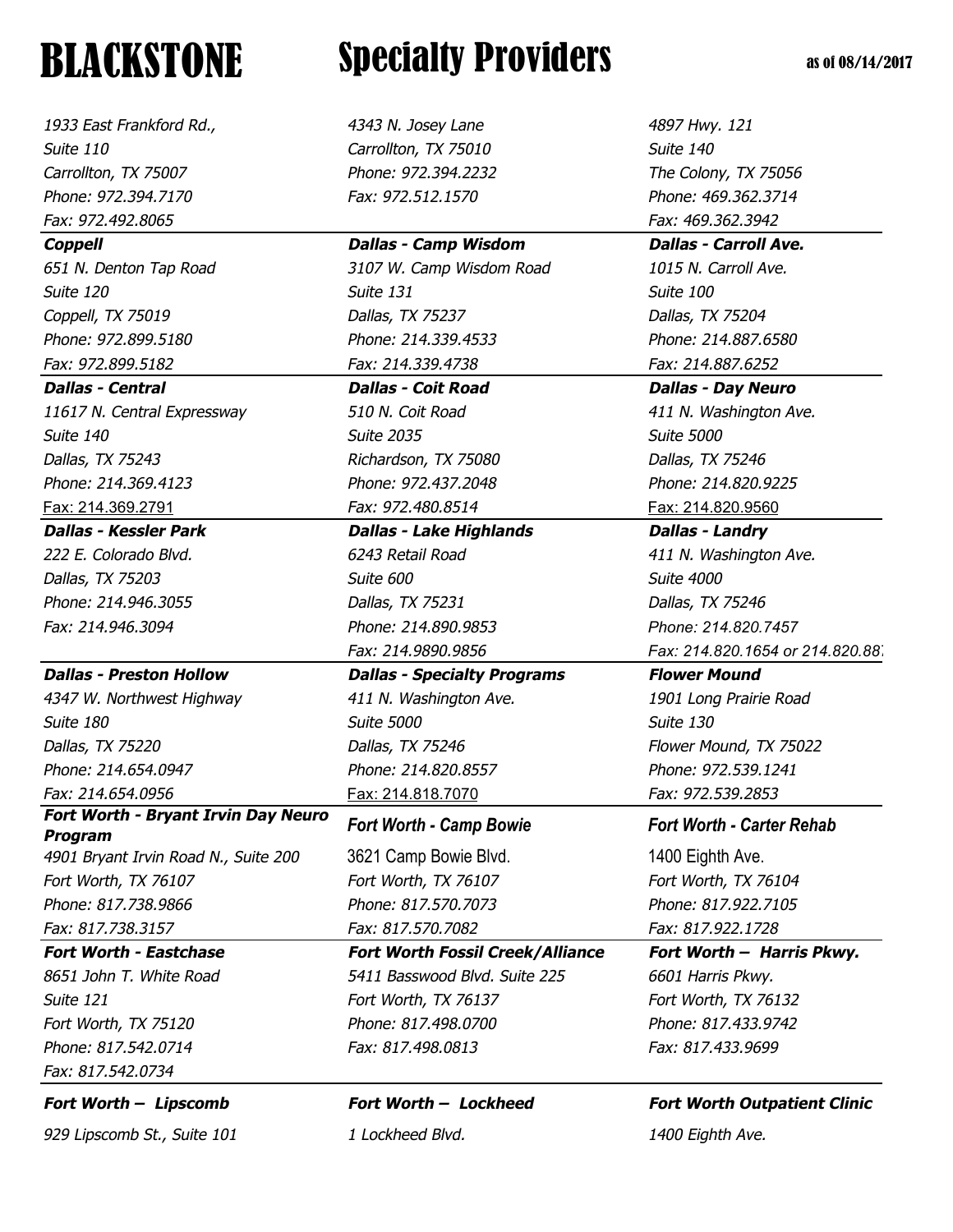| Fort Worth, TX 76104                | Fort Worth, TX 76108               | Fort Worth, TX 76104          |
|-------------------------------------|------------------------------------|-------------------------------|
| Phone: 817.334.0488                 | Phone: 817.777.2288                | Phone: 817.922.7105           |
| Fax: 817.334.0512                   | Fax: 817.777.3208                  | Fax: 817.922.1728             |
| <b>Frisco - FC Dallas Stadium</b>   | <b>Frisco</b>                      | Frisco - Coit                 |
| 5858 West Main St., Suite 160       | 2990 Legacy Drive                  | 5475 Coit Rd., Suite 110      |
| Frisco, TX 75033                    | Frisco, TX 75034                   | Frisco, TX 75035              |
| Phone: 972.712.2669                 | Phone: 469.888.5172                | Phone: 214.618.5357           |
| Fax: 972.712.4514                   | Fax: 469.888.5218                  | Fax: 214.618.5378             |
| <b>Frisco - Day Neuro</b>           | <b>Frisco - Stonebrook</b>         | <b>Garland - Shiloh</b>       |
| 2990 Legacy Dr.                     | 8204 Stonebrook Pkwy               | 333 N. Shiloh Road, Suite 108 |
| Frisco, TX 75034                    | Frisco, TX 75034                   | Garland, TX 75042             |
| Phone: 469.888.5192                 | Phone: 972.335.1407                | Phone: 972.276.0566           |
| Fax: 469.888.5298                   | Fax: 972.335.1408                  | Fax: 972.276.0586             |
| <b>Garland - Firewheel</b>          | <b>Garland - Walter Reed</b>       | <b>Granbury</b>               |
| 4430 Lavon Drive                    | 705 Walter Reed Drive              | 805 Hill Blvd.,               |
| Suite 340                           | Suite 100                          | Suite 76048                   |
| Garland, TX 75040                   | Garland, TX 75042                  | Granbury, TX 76048            |
| Phone: 972.495.5416                 | Phone: 972.487.5570                | Phone: 817.279.7336           |
| Fax: 972.495.7192                   | Fax: 972.487.5098                  | Fax: 817.279.6202             |
| <b>Grand Prairie South</b>          | <b>Grapevine Outpatient Clinic</b> | <b>Irving Kinwest</b>         |
| 2950 West Camp Wisdom Road          | 1643 Lancaster                     | 1215 Kinwest Parkway          |
| Suite 200                           | Suite 100                          | Suite 110                     |
| Grand Prairie, TX 75052             | Grapevine, TX 76051                | Irving, TX 75063              |
| Phone: 972.602.9238                 | Phone: 817.329.2524                | Phone: 972.506.0931           |
| Fax: 972.602.9533                   | Fax: 817.329.2685                  | Fax: 972.506.0919             |
| <b>Irving/Las Colinas Day Neuro</b> | <b>Irving Outpatient Clinic</b>    | <b>Keller</b>                 |
| 7701 Las Cononas Ridge, Ste. 110    | 2001 N. MacArthur Blvd.            | 460 Keller Parkway            |
| Irving, TX 75063                    | Suite 550 (MOB 1)                  | Suite 460A                    |
| Phone: 214.574.7848                 | Irving, TX 75061                   | Keller, TX 76248              |
| Fax: 214.496.0346                   | Phone: 972.579.8155                | Phone: 817.562.1474           |
|                                     | Fax: 972.579.4398                  |                               |
| <b>Lake Worth</b>                   | Las Colinas - Day Neuro Program    | <b>Little Elm</b>             |
| 5932 Quebec St, Suite 180           | 7701 Las Colinas Ridge, Suite 110  | 2700 E. Eldorado Parkway      |
| Fort Worth, TX 76135                | Irving, TX 75063                   | Suite 409                     |
| Phone: 817.237.5193                 | Phone: 214.574.7848                | Little Elm, TX 75068          |
| Fax: 817.237.5240                   | Fax: 214.496.0346                  | Phone: 972.987.4023           |
| <b>Mansfield</b>                    | <b>McKinney - University</b>       | <b>McKinney - Eldorado</b>    |
| 1748 E. Broad St.                   | 1705 W. University Drive           | 2960 W. Eldorado Parkway      |
| Suite 120                           | Suite 119                          | Suite 75                      |
| Mansfield, TX 76063                 | McKinney, TX 75069                 | McKinney, TX 75070            |
| Phone: 817.477.4567                 | Phone: 972.569.8860                | Phone: 972.562.0713           |
| Fax: 817.477.4591                   | Fax: 972.569.9746                  | Fax: 972.562.0932             |
| <b>McKinney - Lake Forest</b>       | <b>Mesquite - Belt Line</b>        | <b>Mesquite - Republic</b>    |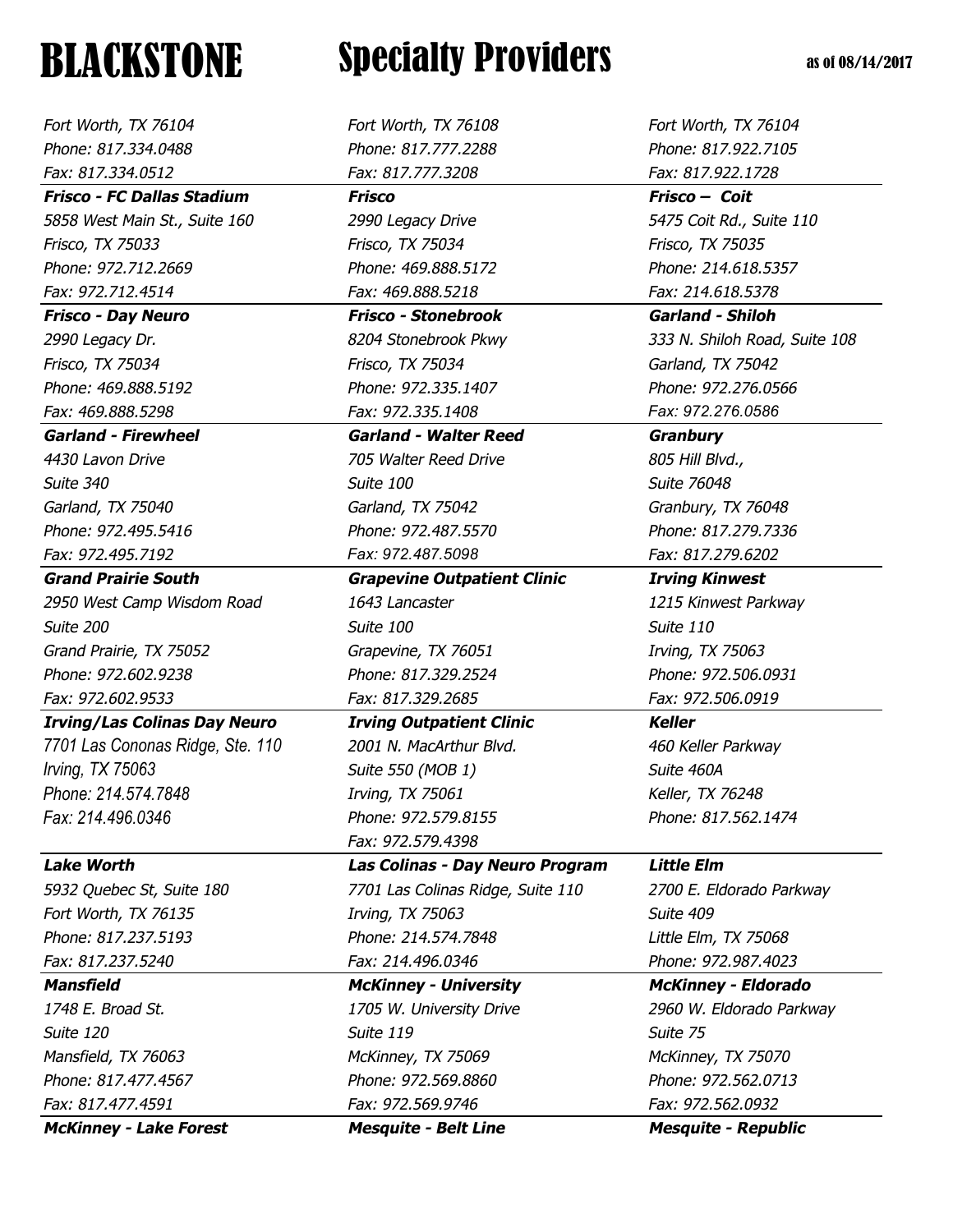*5236 W. University Drive 1313 N. Belt Line Road 1650 Republic Parkway Suite 3500 Suite 102 Suite 103 McKinney, TX 75071 Mesquite, TX 75149 Mesquite, TX 75150 Phone: 469.952.5082 Phone: 972.289.0691 Phone: 972.698.1140 Fax: 469.952.5043 Fax: 972.289.0607 Fax: 972.681.8753 Midlothian Murphy Plano - 15th 1441 S. Midlothian Parkway 511 FM 544 3700 W. 15th St. Suite 170 Suite 208 Building B, Suite 200 Midlothian, TX 76065 Murphy, TX 75094 Plano, TX 75075 Phone: 972.723.0380 Phone: 972.578.0306 Phone: 972.867.7675 Fax: 972.723.0276 Fax: 972.578.0514 Fax: 972.985.1788 Plano – West Parker Plano - Alliance Richardson - Collins 4701 W. Parker Rd., 4700 Alliance Blvd. 1740 N. Collins Blvd. Suite 625 Plano, TX 75093 Suite 100 Plano, TX 75093 Phone: 469.814.2550 Richardson, TX 75080 Phone: 972.398.2555 Fax: 469.814.2555 Phone: 972.235.9035 Fax: 972.398.9003 Fax: 972.644.6790 Richardson - N. Dallas - Coit Rd Richardson – Spectrum Rockwall 510 N. Coit Rd, Ste 2035 3413 Spectrum Blvd.,Suite 200 810 E. Ralph Hall Pkwy, Ste 170 Richardson, TX 75080 Richardson, TX 75082 Rockwall, TX 75032 Phone: 972.437.2048 Phone: 972.234.4745 Phone: 972.722.0555 Fax: 972.480.8514 Fax: 972.234.4772 Fax: 972.722.0566 Rowlett Southlake Terrell 8120 Lakeview Parkway 3101 E. State Highway 114 819 E. Moore Ave. Suite 400 Suite B Suite C Rowlett, TX 75088 Southlake, TX 76092 Terrell, TX 75160*

*Waxahachie Outpatient Clinic Weatherford Wylie* 

*Suite 260 Suite 300 Wylie, TX 75098 Waxahachie, TX 75165 Weatherford, TX 76086 Phone: 972.442.6525 Phone: 972.938.3311 Phone: 817.599.9271 Fax: 972.442.6543 Fax: 972.935.0128 Fax: 817.599.9295*

## **TEXAS HEALTH CENTERS LOCATIONS**

**BLACKSTONE** Specialty Providers as of 08/14/2017

*Phone: 972.412.4926 Fax: 972.412.4934 Phone: 817.251.6351 Phone: 972.551.2500* 

*Fax: 817.251.6324 Fax: 972.551.2493*

Karen Schmidt, PT 6800 Manhattan Blvd, Suite 100 9 a.m. - 6 p.m. Fort Worth, TX 76120 Monday & Wednesday 7148 Trail Lake, Drive 7148 Trail Lake, Drive 9 a.m. - 5 p.m. Fort Worth, TX 76123 Tuesday & Thursday 1307 8th Ave, Ste 201 8 a.m. - Noon Friday Fort Worth, TX 76244 Weekends Closed

 *2460 N. Interstate 35E 2035 Ft. Worth Highway 600 Cooper Drive, Suite 130*